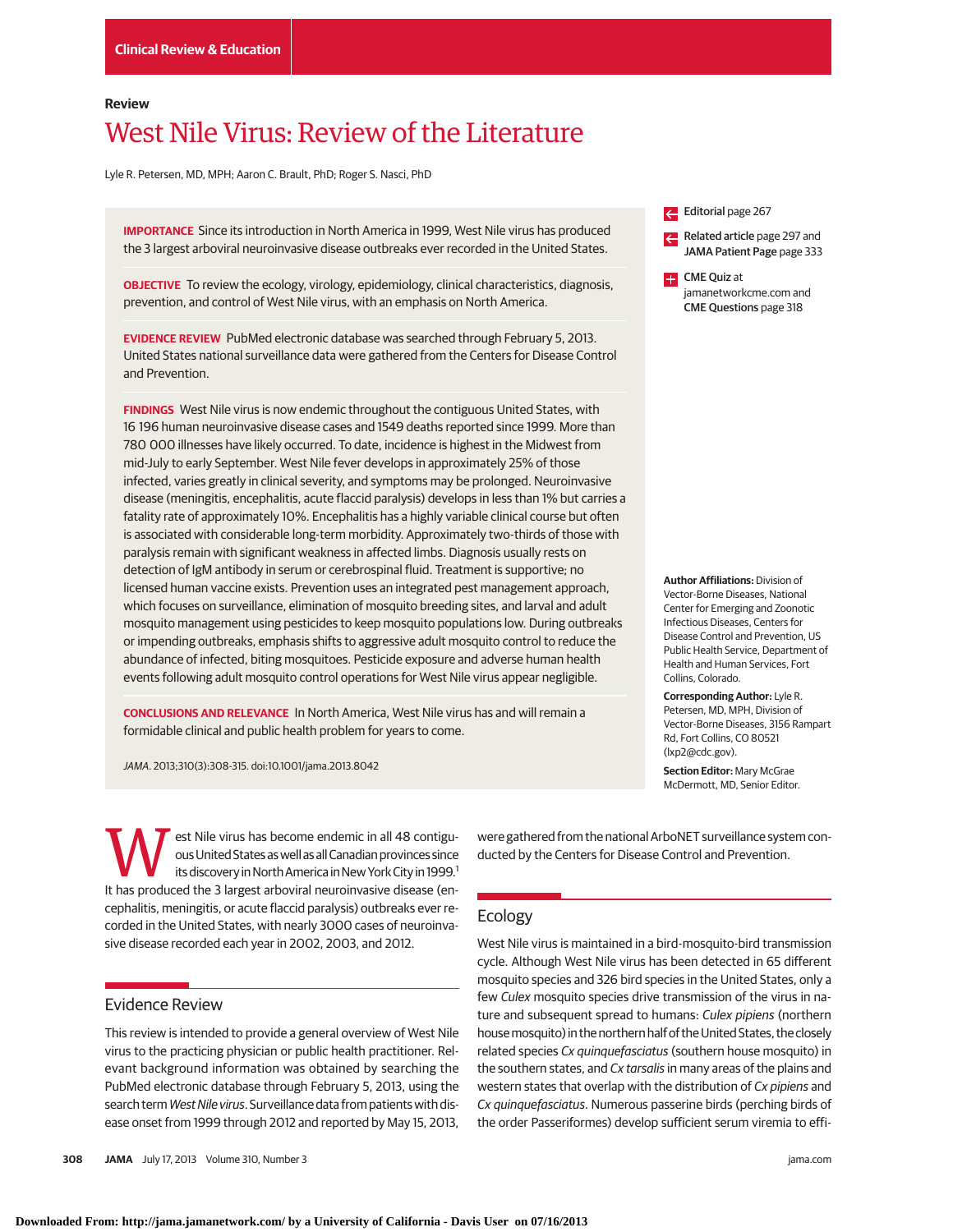West Nile Virus Review Clinical Review & Education

ciently infect mosquitoes feeding upon them and thus are competent amplifier hosts. $2$  A relatively small subset of the bird community may significantly influence transmission dynamics and certain passerine species such as the American robin (Turdus migratorius) are importantamplifiers despite their lowabundance relative to other West Nile virus-susceptible birds.<sup>3</sup> Humans are unlikely to infect mosquitoes because they only develop a low-level serum viremia<sup>4,5</sup> and thus are considered dead-end hosts.

When conditions favor substantial viral amplification within the passerine-Culex transmission cycle, increasing numbers of infected mosquitoes present a human infection risk by mid to late summer. The complex and interrelated factors that promote viral amplification and hence human outbreaks are not well quantified and vary among the diverse ecological conditions present in North America. Warmer temperatures correlate with increased human incidence at national or regional (multistate) scales.<sup>6</sup> Increased ambient temperature shortens the incubation time from infection to infectiousness in mosquitoes and increases viral transmission efficiency to birds, both critical factors for arboviral amplification.<sup>7,8</sup> At smaller scales, urban and agricultural land covers,<sup>9</sup> rural irrigated landscapes,<sup>10</sup> increased temperature,<sup>11</sup>  $increased$  rainfall,<sup>12</sup> decreased rainfall,<sup>12</sup> and several socioeconomic factors such as housing age and community drainage patterns,<sup>13</sup> per capita income,<sup>10</sup> and density of poorly maintained swimming pools<sup>14</sup> relate to higher incidence in some locations. Nevertheless, considerable challenges remain in predicting how, when, and where these factors will combine to produce the focal, intense outbreaks that now characterize West Nile virus ecology in the United States.

## Virology and Pathogenesis

West Nile virus is 1 of more than 70 viruses of the family Flaviviridae of the genus Flavivirus. Serologically, West Nile virus is a member of the Japanese encephalitis serocomplex, which includes Japanese encephalitis virus and an endemic North American flavivirus, St Louis encephalitis virus. West Nile viruses can be designated into at least 5 phylogenetic lineages.<sup>15</sup> Only lineage 1 and 2 West Nile viruses have been associated with significant outbreaks in humans.

Lineage 1 can be further subdivided into 3 sublineages: isolates from the western hemisphere, Africa, the Middle East, and Europe constitute lineage 1a; Kunjin virus from Australasia represents lineage 1b; and lineage 1c consists of viruses from India.<sup>16</sup> The initial North American isolates (East Coast genotype) identified in 1999 in New York City have been most closely related to a lineage 1a West Nile virus isolated from Israel in 1998.<sup>17</sup> Since approximately 2002, the East Coast genotype has largely been displaced by a new genotype (WN02 genotype) encompassing several conserved amino acid substitutions that may have increased the efficiency and rapidity of viral transmission in North American mosquito vectors.<sup>7,18</sup>

Mosquito salivary components introduced at the site of infection in vertebrates modulate initial infection of target cells such as keratinocytes<sup>19</sup> and skin-resident dendritic cells through several mechanisms including focalized suppression of immune effector cell trafficking to the site of inoculation.<sup>20</sup> Infected dendritic cells or keratinocytes migrate to draining lymph nodes from which a serum vi-





Following the bite of an infected mosquito, infection begins in keratinocytes and immune cells in the epidermis and spreads to draining lymph nodes. Viremia originating in the lymph nodes disseminates infection to peripheral organs.

remia is generated that then relays infection to visceral organs and potentially to the central nervous system (Figure 1).

West Nile virus is capable of replicating and eliciting pathology in the brain (ie, neurovirulence); however, a critical prerequisite to generating neuroinvasive disease in humans is the virus' capacity to gain access to the central nervous system (ie, neuroinvasiveness). Postulated West Nile virus neuroinvasive mechanisms include (1) direct viral crossing of the blood-brain barrier due to cytokine-mediated increased vascular permeability; (2) passage through the endothelium of the blood-brain barrier; (3) a Trojan horse mechanism in which infected tissue macrophages are trafficked across the blood-brain barrier; and (4) retrograde axonal transport of the virus to the central nervous system via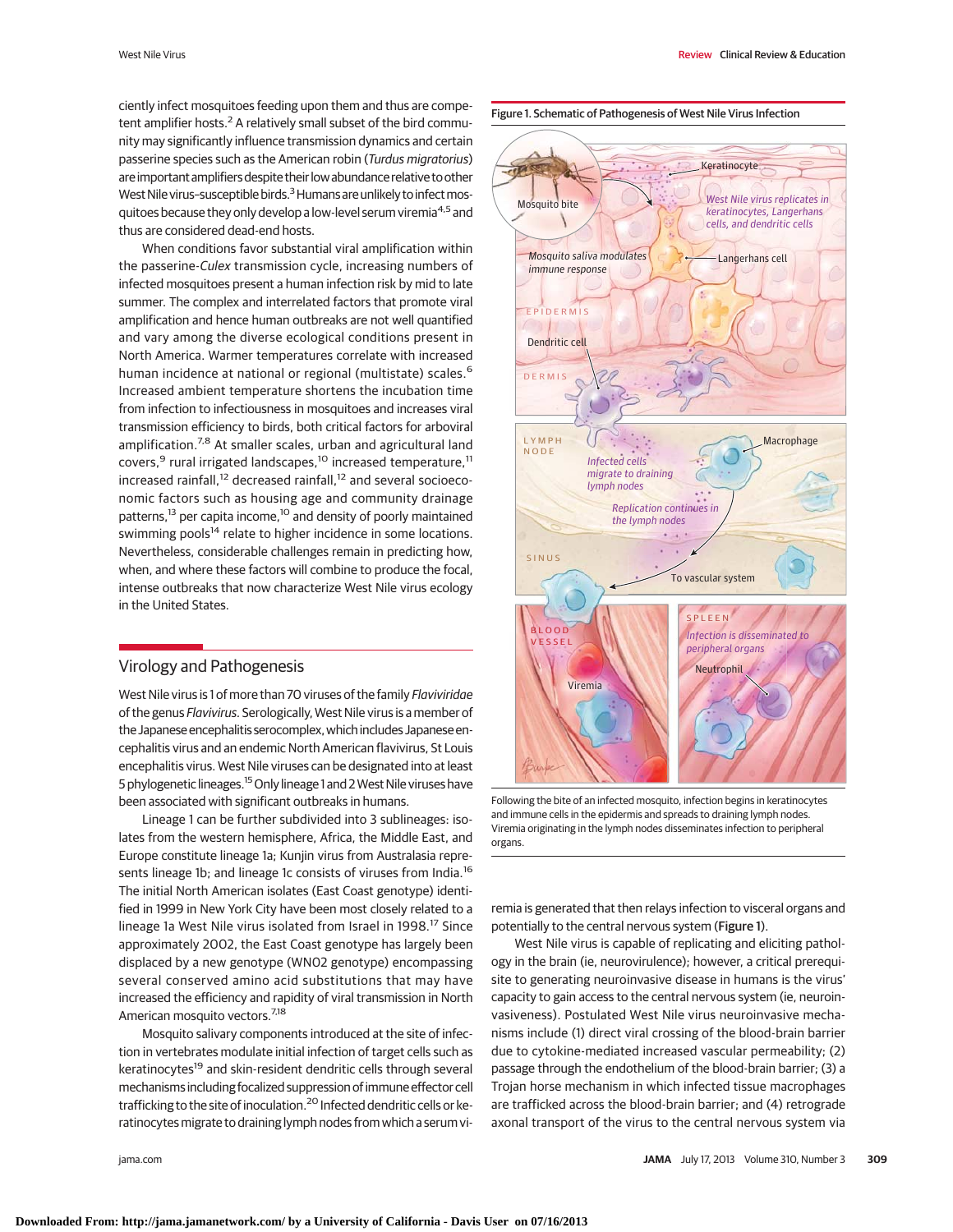

Potential mechanisms for neuroinvasion of West Nile virus include (1) direct infection of the vascular endothelium and subsequent entry to the central nervous system, (2) viral passage through the vascular endothelium due to disruption of the blood-brain barrier integrity by vasoactive cytokines, (3) a Trojan horse mechanism through which infected monocytes are trafficked into the central nervous system, or (4) retrograde axonal transport to the central nervous system following infection of peripheral neurons.

infection of olfactory or peripheral neurons (Figure 2).<sup>21</sup> Regardless of how the virus enters the central nervous system, murine models of infection have shown persistent viral replication in various tissues, including the central nervous system, suggesting a potential etiology for long-term neurological sequelae observed in patients with neuroinvasive disease. $^{21}$ 

## Distribution and Human Disease Incidence

West Nile virus has an extensive distribution throughout Africa, the Middle East, southern Europe, western Russia, southwestern Asia, and Australia (Kunjin subtype of West Nile virus), which derives from its ability to infect numerous mosquito and bird species. Until the early 1990s, human outbreaks, mainly associated with mild febrile illnesses, were reported infrequently from Israel and Africa. Since then, new viral strains with likely African origin have increased human disease incidence in parts of Russia and southern and eastern Europe, with large outbreaks of increased clinical severity occurring in Romania, Russia, Israel, and Greece.<sup>15,22</sup> In the western hemisphere, West Nile virus spread from its 1999 discovery location in New York City<sup>1</sup> to the Pacific Coast by 2003<sup>23,24</sup> and Argentina by 2005.<sup>24</sup> Although West Nile virus now circulates in many countries in the western hemisphere, for unknown reasons only the United States and Canada have experienced substantial human disease incidence.<sup>24</sup>

Most patients with West Nile virus–related illnesses are unrecognized clinically. A follow-up study of asymptomatic, viremic blood donors who subsequently developed West Nile fever showed that 38% sought medical care and 2% were hospitalized for symptoms attributable to the infection; however, only 5% of those seeking medical care were correctly diagnosed.4 Thus, incidence trends are best monitored by the incidence of neuroinvasive disease because reporting of these cases is comparatively complete. Nevertheless, even during a well-publicized outbreak, only 40% of patients with clinically compatible meningitis or encephalitis were tested for West Nile virus.<sup>25</sup>

A total of 16 196 patients with West Nile virus neuroinvasive diseasewith onsets from 1999 through 2012and 1549 deaths have been recorded in the United States. Although the number of patients with neuroinvasive disease fluctuates annually, some regions experience persistently higher incidence (Figure 3). Ninety-four percent of patients with West Nile virus infection have symptom onsets in July through September (Figure 4).<sup>23</sup> Extrapolations from neuroinvasive disease case reporting in the United States suggest that through 2010 approximately 3 million persons were infected, of whom 780 000 developed West Nile fever.<sup>26</sup> In Canada, West Nile virus was first detected in southern Ontario in 2001 and by 2009 the virus' distribution had extended westward to British Columbia. Through October 2012, 975 patients with neuroinvasive disease have been reported in Canada.

## Transmission to Humans

Mosquito bites account for nearly all human infections. West Nile virus can also be transmitted via transfused platelets, red blood cells, and fresh frozen plasma<sup>5</sup> as well as through heart, liver, lung, and kidney transplants.<sup>27</sup> Transmission via organ transplant has occurred from donors without detectable viremia, suggesting viral sequestration in organs shortly after viremia has cleared.

One possible transplacental transmission following a second trimester infection resulted in an infant with chorioretinitis, lissencephaly, and cerebral white matter loss. Fortunately, fetal abnormalities due to intrauterine infection are uncommon: none of 72 live infants born to 71 women infected during pregnancy had malformations linked to West Nile viral infection or had conclusive laboratory evidence of congenital infection.<sup>28</sup> Nevertheless, 3 neonates born towomen infectedwithin 3weeks' prepartum developed symptomatic West Nile virus disease at or shortly after birth, indicating the possibility of intrauterine infection or infection at the time of delivery. Other rare or suspected modes of transmission include breast milk transmission, percutaneous or conjunctival exposure to laboratory workers, and by unknown means in patients undergoing dialysis and workers at a turkey breeder farm.<sup>24</sup>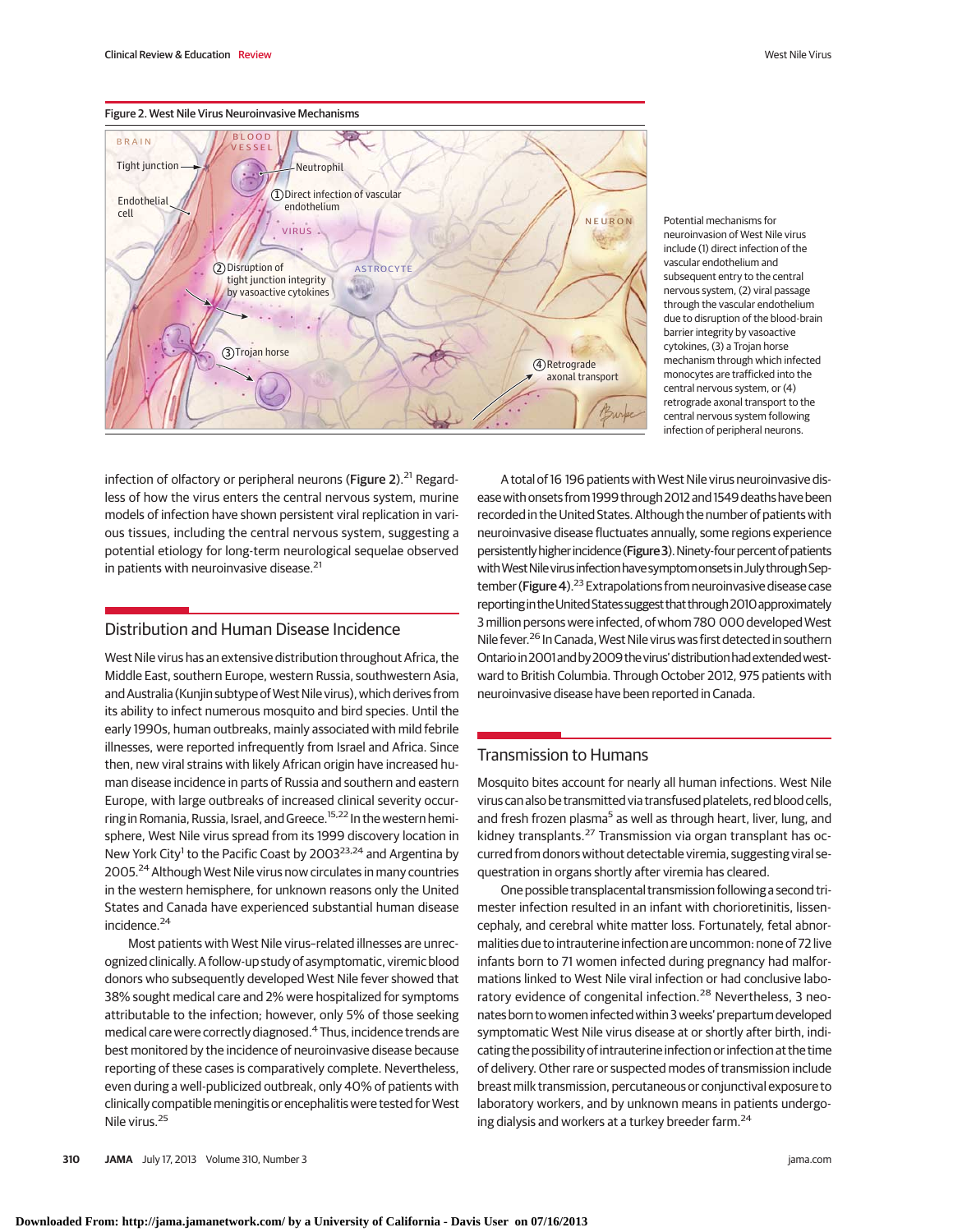

Figure 4. Cumulative Number of Human West Nile Virus Neuroinvasive Disease Cases by Week of Onset, 1999-2012



## Infection and Illness

It is not known what proportion of persons develop West Nile virus infection following an infected mosquito bite. Persons with a genetic defect in the OAS1 gene (HGNC 8086), which modulates host response to exogenous viral RNA, are more likely to have anti– West Nile virus antibodies than persons without this defect, suggesting that immune response function determines who becomes infected after exposure.<sup>29</sup> Among persons who become infected, approximately 25% develop West Nile fever<sup>4</sup> and 1 in 150 to 250 develops neuroinvasive disease.<sup>26,30</sup> Risk factors for developing West Nile fever following infection are poorly defined. A follow-up study of asymptomatic, viremic blood donors indicated that increasing viral load and female sex, but not age, subsequently increased the risk of developing West Nile fever.<sup>4</sup> A smaller follow-up study of viremic blood donors suggested that younger persons were more likely to develop West Nile fever.<sup>31</sup> In contrast, advancing age profoundly increases the risk of neuroinvasive disease, particularly encephalitis.<sup>23,32</sup> The risk may approach 1 in 50 among persons aged at least 65 years, a rate 16 times higher than that for persons aged 16 to 24 years.<sup>32</sup> In addition, a history of cancer, diabetes, hypertension, alcohol abuse, renal disease, and chemokine receptor CCR5 deficiency as well as male sex may increase the risk of neuroinvasive disease.<sup>21,23,32-35</sup> Persons infected through transplant of infected organs are at extreme risk of developing neuroinvasive disease<sup>27</sup>; however, conflicting data exist regarding risk among previous organ recipients infected via mosquito bite.<sup>36,37</sup>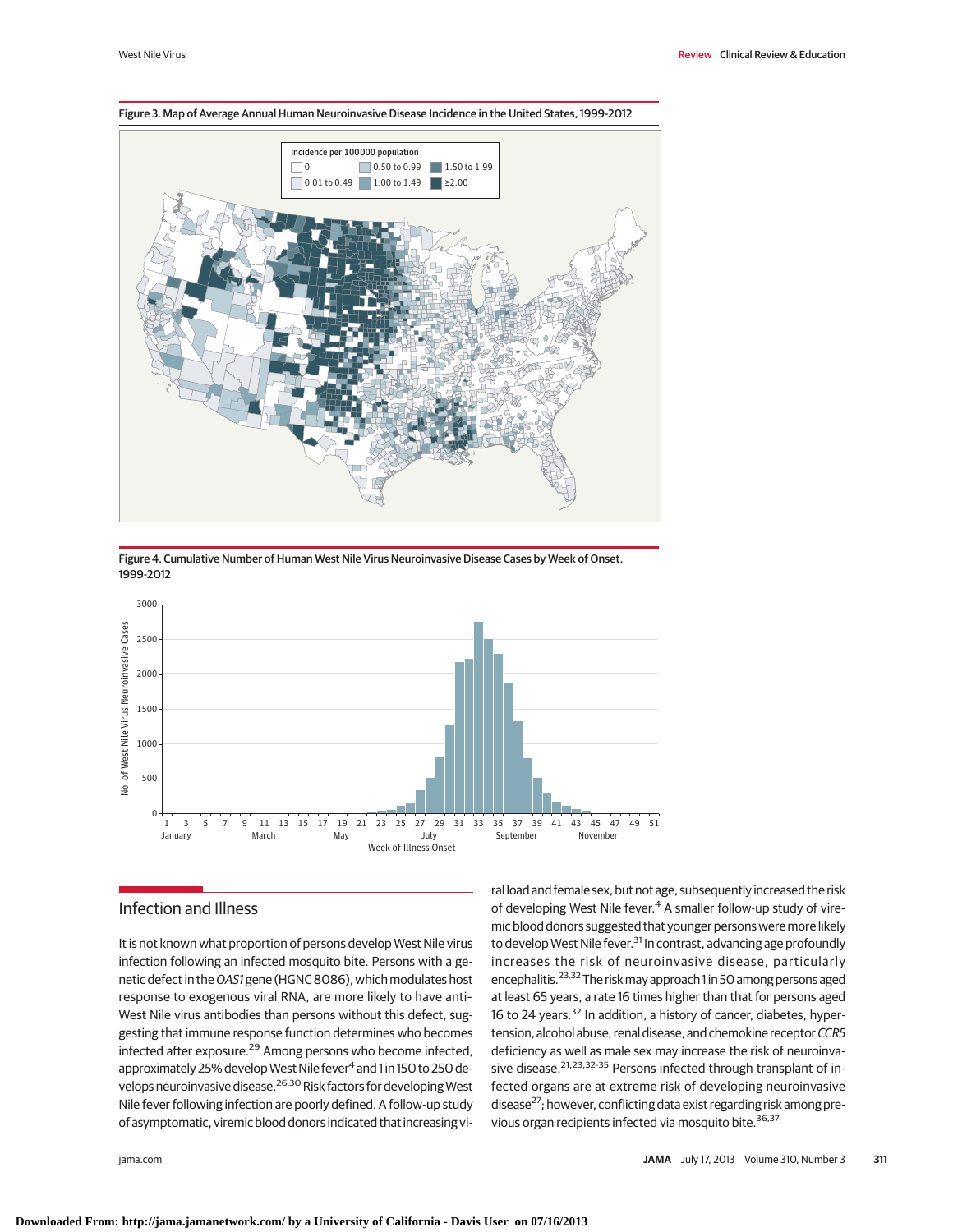#### Box 1. Characteristics of West Nile Fever

Abrupt onset, usually July through September

Occurs in approximately 25% of those infected by mosquito bite

All ages affected, but no strong age predilection

Symptoms present in more than 50% of patients<sup>4</sup>:

Headache, generalized weakness, morbilliform or maculopapular rash (often at time of defervescence), fever (often low grade), myalgia

Less common symptoms<sup>4</sup>:

Joint pain, chills, painful eyes, vomiting or diarrhea, lymphadenopathy

Diagnosis most readily made by detection of West Nile virus– specific IgM antibody in serum, although a convalescent-phase sample may be required because the antibody often is not present at the time of clinical presentation

Treatment is supportive

Illness duration days to weeks, generally with complete recovery, although prolonged fatigue may occur

#### Clinical Illness

The incubation period for clinical illness generally ranges from 2 to 14 days, but prolonged incubation periods of up to 21 days have been observed among immunocompromised patients.<sup>5,38</sup> West Nile fever can range from a mild infirmity lasting a few days to a debilitating illness lasting weeks to months. Symptoms are of sudden onset and often include headache, malaise, fever, myalgia, chills, vomiting, rash, fatigue, and eye pain (Box 1).<sup>4</sup> Fever may be low-grade or absent. A rash, which often appears around the time of defervescence, tends to be morbilliform, maculopapular, and nonpruritic, and predominates over the torso and extremities, sparing the palms and soles.<sup>39</sup>

West Nile meningitis, similar to that of other viral meningitides, is characterized by abrupt onset of fever and headache along with meningeal signs and photophobia. Headache may be severe, and associated gastrointestinal disturbance may result in dehydration (Box 2).<sup>40</sup> West Nile encephalitis ranges in severity from a mild, self-limited confusional state to severe encephalopathy, coma, and death. Extrapyramidal disorders are frequently observed, <sup>41-44</sup> and features of Parkinsonism may be seen.<sup>41,45</sup> Patients with West Nile encephalitis frequently develop a coarse tremor, particularly in the upper extremities. The tremor tends to be postural and may have a kinetic component.<sup>41,43,44</sup> Myoclonus, predominantly of the upper extremities and facial muscles, may occur and may be present during sleep. Cerebellar ataxia, increased intracranial pressure, cerebral edema, and seizures have been described but are uncommon.43,44,46

West Nile virus–associated paralysis most commonly results from destruction of the anterior horn cells of the spinal cord.<sup>47-49</sup> Asymmetric weakness usually develops rapidly within the first 48 hours after symptom onset, although patients with extensive spinal cord involvement develop a more symmetric dense quadriplegia. Central facial weakness, frequently bilateral, may occur.<sup>48</sup> Respiratory failure requiring emergent endotracheal intubation may result from diaphragmatic and intercostal muscle paralysis.<sup>47</sup> Sensory loss or numbness is generally absent though some patients ex-

#### Box 2. Characteristics of West Nile Neuroinvasive Disease

Abrupt onset, usually July through September

Occurs in less than 1% of those infected via mosquito bite

All ages affected, although very strong predilection with advancing age

Clinical Syndromes

Meningitis characterized by clinical signs of meningeal inflammation, including nuchal rigidity, Kernig or Brudzinski sign, or photophobia or phonophobia

Encephalitis characterized by depressed or altered level of consciousness, lethargy or personality change lasting more than 24 hours

Acute flaccid paralysis characterized by acute onset of limb weakness with marked progression over 48 hours, which is usually asymmetric, areflexic or hyporeflexic, and without sensory abnormalities. Four-fifths of persons with acute flaccid paralysis occur in conjunction with encephalitis or meningitis

May be commonly accompanied by other symptoms and signs<sup>35</sup>:

Nausea and vomiting, myalgia, chills, rash (less commonly reported than patients with West Nile fever), arthralgia, ataxia, visual disturbance, tremors, myoclonus, bulbar dysfunction (dysarthria, dysphagia)

Diagnosis most readily made by detection of West Nile virus– specific IgM antibody in cerebrospinal fluid or serum; in immunocompromised patients, development of IgM antibody may be delayed or absent, and nucleic acid amplification tests may be required

Cerebrospinal fluid generally shows normal glucose, elevated protein, pleocytosis (>5 leukocytes/μL)

Treatment is supportive

Illness duration weeks to months; long-term functional and cognitive difficulties common in patients with encephalitis, paralysis, or both

perience intense pain in the affected limbs just before or during the onset of weakness.<sup>47</sup> Other causes of weakness associated with West Nile virus infection include Guillain-Barré syndrome and other demyelinating neuropathies, motor axonopathy, axonal polyneuropathy, involvement of ventral spinal roots, myasthenia gravis, and brachial plexopathies.<sup>49</sup>

Other manifestations described in the setting of West Nile virus infection include mulitfocal choroiditis, vitritis, myocarditis, pancreatitis, fulminant hepatitis, rhabdomyolysis, stiff-person syndrome, and autonomic instability.

#### Clinical Outcome

Full recovery is the norm for patients with uncomplicated West Nile fever or meningitis; however, initial symptoms, particularly extreme fatigue, may be prolonged.<sup>50</sup> West Nile fever may precipitate death among persons of advanced age or with underlyingmedical conditions.<sup>51</sup> Outcomes of West Nile encephalitis are variable and may not correlate with severity of initial illness. Patients hospitalized with West Nile virus encephalitis frequently require assistance with daily activities following acute care discharge<sup>42,52</sup> and often report substantial functional and cognitive difficulties for up to a year following acute infection. Only 37% of patients in the 1999 New York City outbreak achieved full recovery at 1 year<sup>53</sup> and 53% of patients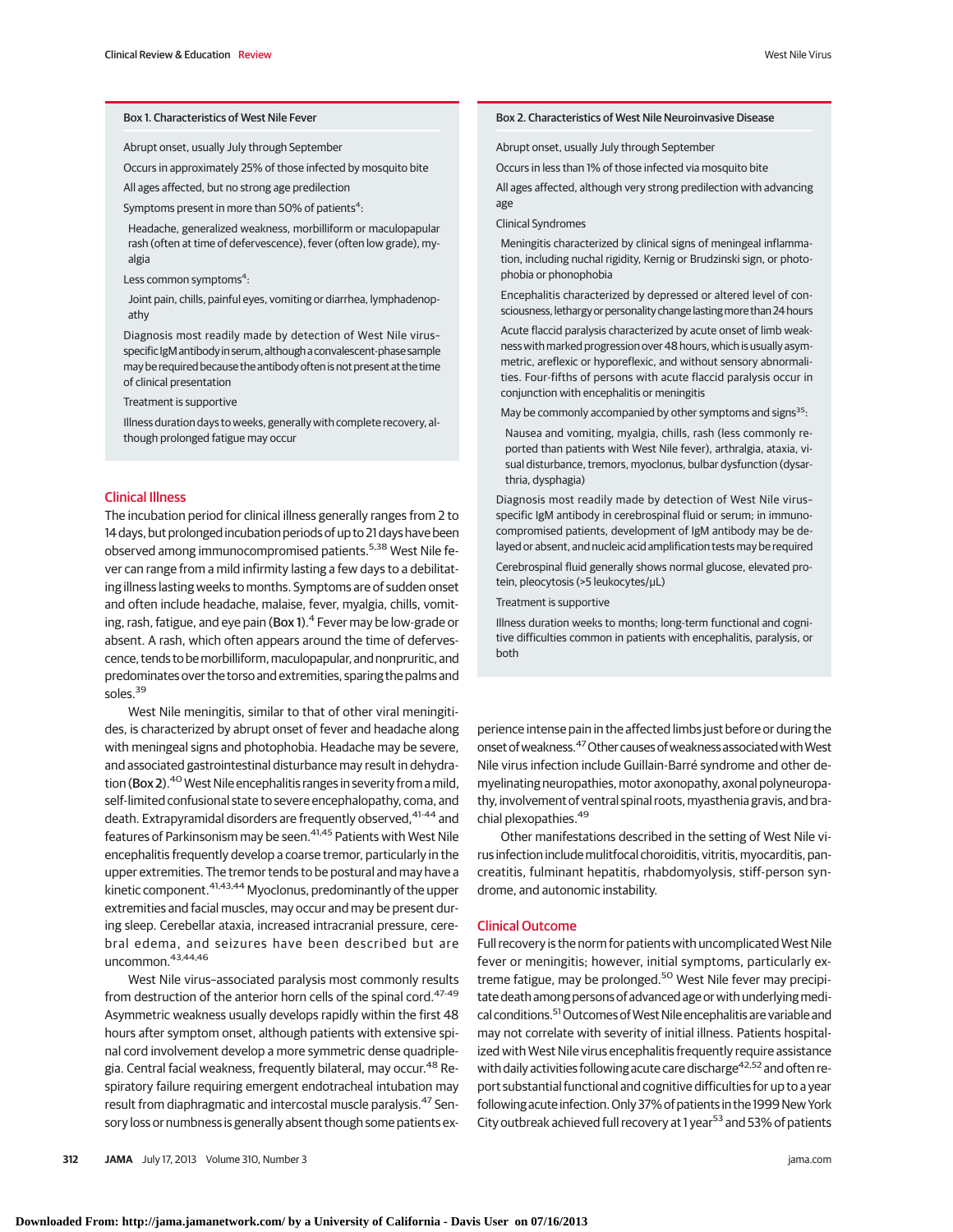in Idaho reported symptoms lasting at least 6 months, mostly fatigue, muscle aches, and difficulties with memory and concentration.<sup>54</sup>

Although some studies have documented neurocognitive deficits on standardized testing for as long as 1 year after acute illness, 55,56 others have failed to confirm this finding.<sup>40</sup> Nevertheless, selfreported fatigue, somatic, and cognitive complaints lasting months or years are common among persons recovering from West Nile virus illness.53,57,58 Neuropsychiatric symptoms, including depression, anxiety, and apathy, have been reported.<sup>41,59</sup> One investigator reported West Nile virus RNA in urine in patients up to 7 years following acute illness and implied an association with chronic renal failure<sup>60</sup>; however, 2 other studies failed to substantiate this finding. $61,62$ 

Among patients with acute flaccid paralysis due to poliomyelitislike syndrome, roughly one-third recover strength to near baseline, one-third have some improvement, and one-third have little or no improvement.<sup>63</sup> Little functional improvement has been documented 6 months after onset.

Case fatality rates among patients with neuroinvasive disease generally approximate 10%.<sup>23</sup> Advanced age is the most important risk factor for death, ranging from 0.8% among those aged less than 40 years to 17% among those aged at least 70 years.23 Encephalitis with severe muscle weakness, changes in the level of consciousness, diabetes, cardiovascular disease, hepatitis Cvirus infection, and immunosuppression are possible risk factors for death.<sup>1,23,34</sup> Patients discharged from the hospital following acute West Nile virus illness experience a 2- to 3-fold increase in long-term, all-cause mortality compared with age-adjusted population norms, although not all of this increase may be attributable to West Nile virus.<sup>64</sup>

## **Diagnosis**

Detection of IgM antibody in serum or cerebrospinal fluid (CSF) using the IgM antibody-capture enzyme-linked immunosorbent assay (MAC-ELISA) forms the cornerstone of West Nile virus diagnosis in most clinical settings. Because IgM antibody does not cross the blood-brain barrier, its presence in CSF indicates CNS infection. At least 90% of patients with encephalitis or meningitis have demonstrable IgM antibodies in CSF within 8 days of symptom onset. The West Nile virus–specific IgM antibody may not be detected initially in serum or plasma; 1 study showed that only 58% of patients with West Nile fever had a positive MAC-ELISA result at clinical presentation.<sup>65</sup> Nevertheless, MAC-ELISA testing of acute- and convalescent-phase sera will provide definitive diagnosis. Testing for IgG antibodies has no utility in the acute clinical diagnostic setting.

Recent vaccination with yellow fever or Japanese encephalitis vaccines or recent infection with a related flavivirus (eg, St Louis encephalitis or dengue) may produce a positive West Nile virus–IgM antibody test result. The plaque-reduction neutralization test can help distinguish serologic cross-reactions among the flaviviruses, but the test is only available in reference laboratories. In 1 study, 17% of patients had demonstrable West Nile virus–specific IgM antibodies a year after initial infection; thus, persistent IgM antibody from a previous infection may be unrelated to current illness.<sup>66</sup>

Nucleic acid amplification testing has utility in certain clinical settings as an adjunct to MAC-ELISA. Among patients presenting with

West Nile fever, 1 study showed that 45% of cases were identified with nucleic acid testing; 58% with serology, or 94% with a combined approach of these 2 methods.<sup>65</sup> Nucleic acid amplification testing may prove useful in immunocompromised patients when antibody development is delayed or absent and its use in blood donor screening in the United States and Canada has nearly eliminated the risk of West Nile virus transfusion transmission.

Total leukocyte counts in peripheral blood typically are normal or slightly elevated. Examination of CSF of patients with neuroinvasive disease shows normal glucose, elevated protein (generally <150 mg/dL) and moderate pleocytosis (generally <500 cells/μL) usually with a predominance of lymphocytes; however, neutrophils may predominate in early infection.<sup>67</sup> Imaging studies are usually normal, but focal lesions in the pons, basil ganglia, thalamus, and anterior horns and enhancement of the leptomeninges, the periventricular areas, or both are occasionally seen. These lesions may appear hyperintense on T2-weightedmagnetic resonance and fluidattenuated inversion recovery images.<sup>68</sup>

## Treatment and Prevention

Treatment of West Nile virus infection remains supportive. Several investigated therapeutic approaches include immune γ-globulin, West Nile virus–specific neutralizing monoclonal antibodies, corticosteroids, ribavirin, interferon a-2b, and antisense oligomers.<sup>69,70</sup> No study has documented efficacy, in part due to difficulty in recruiting sufficient numbers of patients. Case reports or uncontrolled clinical series suggesting efficacy should be interpreted with extreme caution due to West Nile virus's highly variable clinical course.

No vaccine is licensed for humans. Despite 4 licensed equine vaccines and promising preliminary results from several phase 1 and 2 human vaccine candidates, phase 3 efficacy trials have not been attempted due the unknown market potential of a West Nile virus vaccine and logistical difficulties in conducting phase 3 clinical trials for this sporadic and widely dispersed disease.<sup>69</sup> Preliminary analysis suggested that universal West Nile virus vaccine coverage would not be cost-effective<sup>71</sup>; however, the cost-effectiveness of vaccination of specific target groups such as elderly individuals has not yet been established. Because humans are dead-end hosts, a human vaccination program would not influence viral amplification in nature.

West Nile virus prevention relies in part on methods to reduce the numbers of West Nile virus–infected mosquitoes. Communitybased mosquito control programs using integrated pest management principles proactively identify the sources of vector mosquitoes and use several methods such as elimination of breeding sites, larviciding, and targeted adult mosquito control to prevent adult mosquito populations from achieving levels that increase human infection risk.

When increasing human case incidence or surveillance of vector mosquito populations indicates an impending human epidemic, the immediate goal is to reduce rapidly the number of infected adult mosquitoes by widespread ultra-low volume application of organophosphate or synthetic pyrethroid insecticides. Organophosphates irreversibly block the enzyme acetylcholinesterase; pyrethroids open sodium channels of neuronal membranes, paralyzing themosquito, and are usually combined with piperonyl butoxide,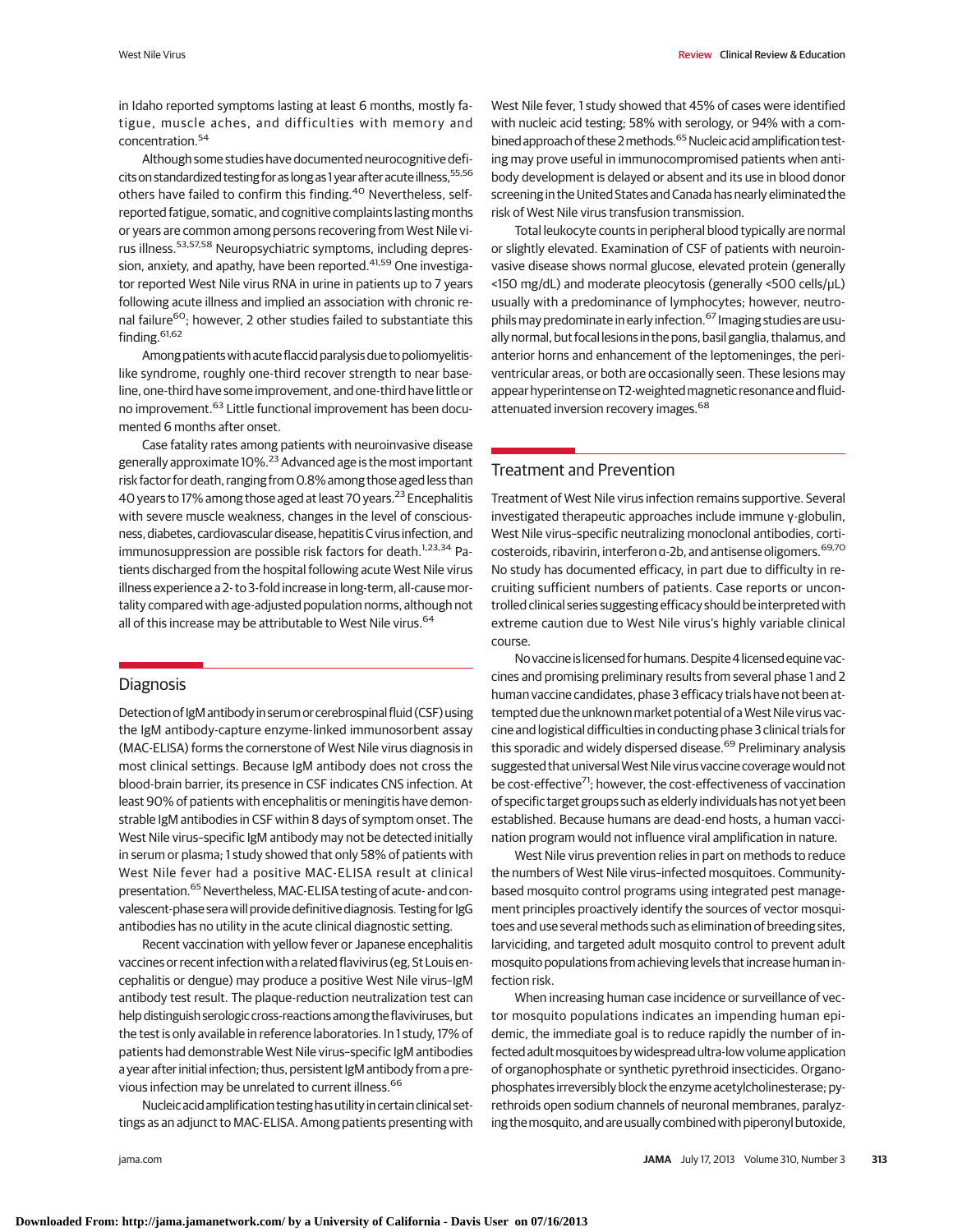preventing the mosquito's microsomal oxidase enzymes from metabolizing pyrethroids.

Although the efficacy of these control measures is difficult to measure, strategically timed early-season control of adult mosquitoes in the Coachella Valley of California using ultra-low volume insecticide applications decreased subsequent West Nile virus transmission.<sup>72</sup> In addition, aerial ultra-low volume insecticide application decreased infected mosquito abundance and reduced human-case incidence during a West Nile virus outbreak in the Sacramento area.<sup>73</sup> Human health risks associated with ultra-low volume organophosphate or synthetic pyrethroid use appear negligible, largely because the timing of application and low volume of pesticide used result in minimal human exposure.74,75

Insect repellent use has been associated with reduced West Nile virus risk.<sup>30</sup> Unfortunately, few people report regular repellent use even during well-publicized outbreaks. Commercially available insect repellents containing DEET, IR3535, oil of lemon eucalyptus, and picaridin are registered by the US Environmental Protection Agency on the basis of their excellent safety profiles and proven efficacy in reducing or preventing mosquito biting. Many other commercially available unregistered products, such as those containing citronella oil, cedar oil, geranium oil, peppermint oil, and soybean oil, have unproven efficacy.

### Future Perspectives

The resurgence of West Nile virus in 2012 after several years of decreasing incidence in the United States suggests that West Nile virus will continue to produce unpredictable local and regional outbreaks. These outbreaks are associated with considerable long- and short-term morbidity from West Nile virus neuroinvasive disease and West Nile fever, respectively. Thus, sustainable, community-based surveillance and vector management programs are critical, particularly in metropolitan areas with a history of West Nile virus and large human populations at risk. Community response plans must include provisions for rapidly implementing large-scale adult mosquito control interventions when surveillance indicates such measures are necessary. Further evaluation of target populations and cost-efficacy of a vaccine will help determine the need for continued human vaccine development. Practical pathways and paradigms for testing and approval of vaccines and therapeutics adapted to the sporadic outbreak nature of West Nile virus are required. These measures will not only help address the risks associated with West Nile virus but will add to our preparedness for all domestic and exotic mosquitoborne pathogens.

#### **ARTICLE INFORMATION**

**Author Contributions:** Dr Petersen had full access to all of the data in the study and takes responsibility for the integrity of the data and the accuracy of the data analysis. Study concept and design: All authors. Acquisition of data: All authors. Analysis and interpretation of data: Nasci, Petersen. Drafting of the manuscript: All authors. Critical revision of the manuscript for important intellectual content: All authors. Administrative, technical, or material support: Brault, Petersen. Study supervision: Petersen.

**Conflict of Interest Disclosures:** All authors have completed and submitted the ICMJE Form for Disclosure of Potential Conflicts of Interest and none were reported.

**Additional Contributions:** We thank Nicole Lindsey, MS, Division of Vector-Borne Diseases, CDC, for gathering the ArboNET surveillance data and creating the corresponding figures. She did not receive compensation beyond her regular salary for her contribution.

**Submissions:** We encourage authors to submit papers for consideration as a Review. Please contact Mary McGrae McDermott, MD, at mdm608 @northwestern.edu.

#### **REFERENCES**

**1**. Nash D, Mostashari F, Fine A, et al. The outbreak of West Nile virus infection in the New York City area in 1999. N Engl J Med. 2001;344(24): 1807-1814.

**2**. Komar N, Langevin S, Hinten S, et al. Experimental infection of North American birds with the New York 1999 strain of West Nile virus. Emerg Infect Dis. 2003;9(3):311-322.

**3**. Kilpatrick AM, Daszak P, Jones MJ, et al. Host heterogeneity dominates West Nile virus transmission. Proc Biol Sci. 2006;273(1599): 2327-2333.

**4**. Zou S, Foster GA, Dodd RY, et al. West Nile fever characteristics among viremic persons identified through blood donor screening. J Infect Dis. 2010;202(9):1354-1361.

**5**. Pealer LN, Marfin AA, Petersen LR, et al. Transmission of West Nile virus through blood transfusion in the United States in 2002. N Engl J Med. 2003;349(13):1236-1245.

**6**. Soverow JE, Wellenius GA, Fisman DN, Mittleman MA. Infectious disease in a warming world. Environ Health Perspect. 2009;117(7): 1049-1052.

**7**. Kilpatrick AM, Meola MA, Moudy RM, Kramer LD. Temperature, viral genetics, and the transmission of West Nile virus by Culex pipiens mosquitoes. PLoS Pathog. 2008;4(6):e1000092.

**8**. Reisen WK, Fang Y, Martinez VM. Effects of temperature on the transmission of West Nile virus by Culex tarsalis (Diptera: Culicidae). J Med Entomol. 2006;43(2):309-317.

**9**. Bowden SE, Magori K, Drake JM. Regional differences in the association between land cover and West Nile virus disease incidence in humans in the United States. Am J Trop Med Hyg. 2011;84(2): 234-238.

**10**. DeGroote JP, Sugumaran R. National and regional associations between human West Nile virus incidence and demographic, landscape, and land use conditions in the coterminous United States. Vector Borne Zoonotic Dis. 2012;12(8): 657-665.

**11**. Hartley DM, Barker CM, Le Menach A, et al. Effects of temperature on emergence and seasonality of West Nile virus in California. Am J Trop Med Hyg. 2012;86(5):884-894.

**12**. Landesman WJ, Allan BF, Langerhans RB, et al. Inter-annual associations between precipitation and human incidence of West Nile virus in the United States. Vector Borne Zoonotic Dis. 2007;7(3): 337-343.

**13**. Ruiz MO, Walker ED, Foster ES, Haramis LD, Kitron UD. Association of West Nile virus illness and urban landscapes in Chicago and Detroit. Int J Health Geogr. 2007;6:10.

**14**. Reisen WK, Takahashi RM, Carroll BD, Quiring R. Delinquent mortgages, neglected swimming pools, and West Nile virus, California. Emerg Infect Dis. 2008;14(11):1747-1749.

**15**. May FJ, Davis CT, Tesh RB, Barrett AD. Phylogeography of West Nile virus. J Virol. 2011;85(6):2964-2974.

**16**. Bondre VP, Jadi RS, Mishra AC, Yergolkar PN, Arankalle VA. West Nile virus isolates from India. J Gen Virol. 2007;88(pt 3):875-884.

**17**. Lanciotti RS, Roehrig JT, Deubel V, et al. Origin of the West Nile virus responsible for an outbreak of encephalitis in the northeastern United States. Science. 1999;286(5448):2333-2337.

**18**. Davis CT, Ebel GD, Lanciotti RS, et al. Phylogenetic analysis of North American West Nile virus isolates, 2001-2004. Virology. 2005;342(2): 252-265.

**19**. Lim PY, Behr MJ, Chadwick CM, Shi PY, Bernard KA. Keratinocytes are cell targets of West Nile virus in vivo.J Virol. 2011;85(10):5197-5201.

**20**. Schneider BS, Higgs S. The enhancement of arbovirus transmission and disease by mosquito saliva is associated with modulation of the host immune response. Trans R Soc Trop Med Hyg. 2008;102(5):400-408.

**21**. Cho H, Diamond MS. Immune responses to West Nile virus infection in the central nervous system. Viruses. 2012;4(12):3812-3830.